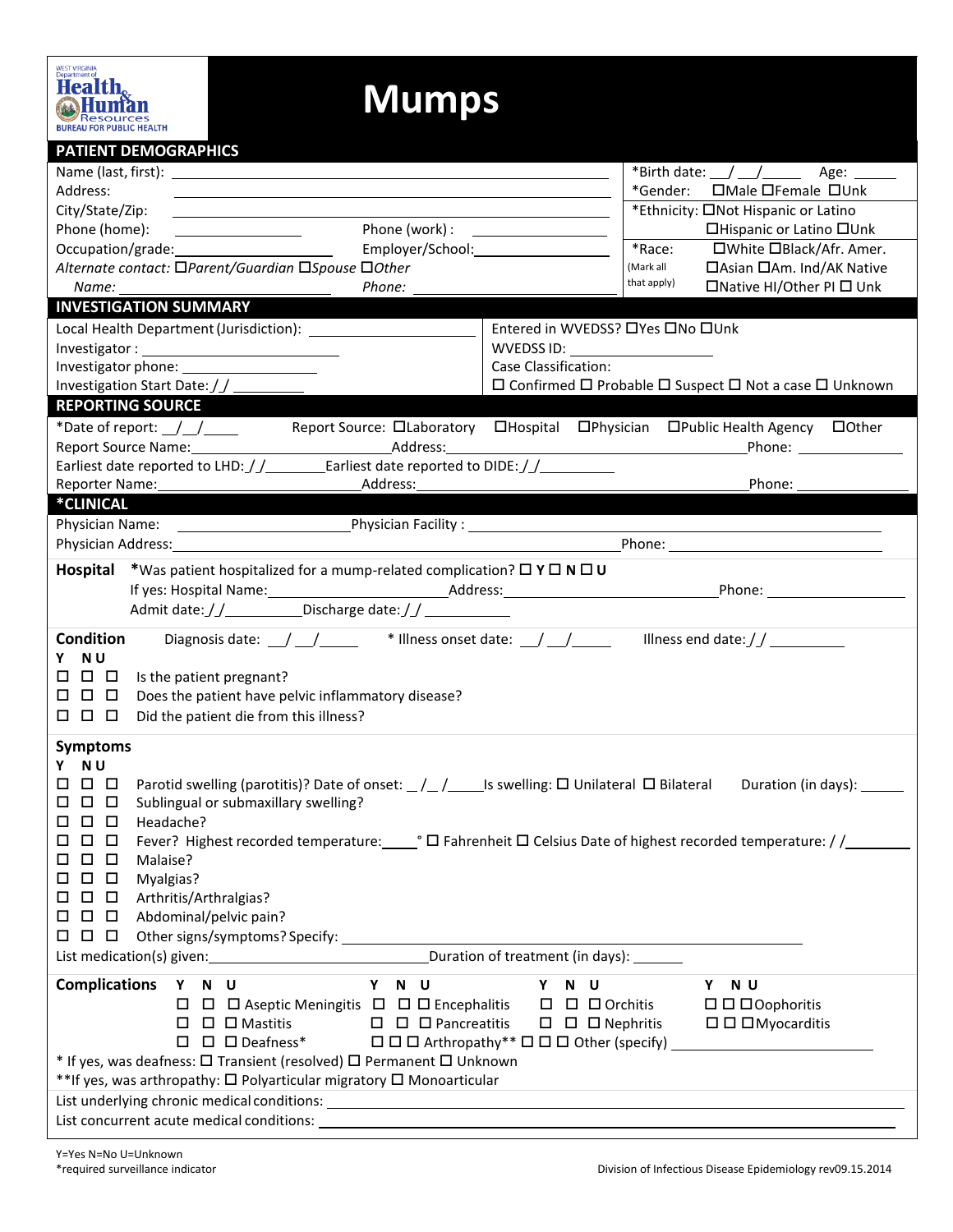| *LABORATORY (Please submit copies of all labs to DIDE)                                                                                                                                                        |                                                                                                                                                    |  |  |  |  |  |
|---------------------------------------------------------------------------------------------------------------------------------------------------------------------------------------------------------------|----------------------------------------------------------------------------------------------------------------------------------------------------|--|--|--|--|--|
| Was lab testing for mumps done? $\square$ Y $\square$ N $\square$ U                                                                                                                                           | Type of testing done: $\Box$ IgM $\Box$ Acute IgG $\Box$ Convalescent IgG $\Box$ Viral Isolation                                                   |  |  |  |  |  |
| Results:                                                                                                                                                                                                      |                                                                                                                                                    |  |  |  |  |  |
|                                                                                                                                                                                                               | IgM: $\Box$ Positive $\Box$ Negative $\Box$ Pending $\Box$ Indeterminate $\Box$ Unknown $\Box$ Not done IgM specimen collection date: $\Box$       |  |  |  |  |  |
|                                                                                                                                                                                                               | Acute IgG: $\Box$ Positive $\Box$ Negative $\Box$ Indeterminate $\Box$ Pending $\Box$ Unknown $\Box$ Not done Acute specimen collection date: $//$ |  |  |  |  |  |
| Acute vs. Convalescent IgG: □ Significant rise in IgG □ No significant rise in IgG<br>□ Indeterminate □ Pending □ Unknown □ Not done                                                                          | Convalescent specimen collection date: / /                                                                                                         |  |  |  |  |  |
| Mumps viral isolation collection date: $\frac{1}{2}$ Specimen type: $\Box$ Buccal swab $\Box$ Nasopharyngeal swab $\Box$ Blood $\Box$ Urine                                                                   |                                                                                                                                                    |  |  |  |  |  |
| Mumps viral isolation result: $\Box$ Positive $\Box$ Negative $\Box$ Pending $\Box$ Indeterminate $\Box$ Unknown $\Box$ Not done                                                                              |                                                                                                                                                    |  |  |  |  |  |
|                                                                                                                                                                                                               |                                                                                                                                                    |  |  |  |  |  |
|                                                                                                                                                                                                               |                                                                                                                                                    |  |  |  |  |  |
|                                                                                                                                                                                                               |                                                                                                                                                    |  |  |  |  |  |
| EKG: 0 Done 0 Not done 0 Unknown Result:                                                                                                                                                                      |                                                                                                                                                    |  |  |  |  |  |
| <b>VACCINE INFORMATION</b>                                                                                                                                                                                    |                                                                                                                                                    |  |  |  |  |  |
| *Did the patient ever receive a mumps-containing vaccine? $\Box Y \Box N \Box U$ If yes: Number of doses received BEFORE 1 <sup>st</sup> birthday? _                                                          |                                                                                                                                                    |  |  |  |  |  |
| If not vaccinated, what was the reason?                                                                                                                                                                       | Number of doses received ON or AFTER 1 <sup>st</sup> birthday?                                                                                     |  |  |  |  |  |
| $\Box$ Lab evidence of previous disease $\Box$ MD diagnosis of previous disease $\Box$ Medical contraindication $\Box$ Parental Refusal                                                                       |                                                                                                                                                    |  |  |  |  |  |
| $\Box$ Philosophical objection $\Box$ Religious exemption $\Box$ Under age for vaccination $\Box$ Unknown $\Box$ Other (specify)                                                                              |                                                                                                                                                    |  |  |  |  |  |
| <b>VACCINATION RECORD</b>                                                                                                                                                                                     |                                                                                                                                                    |  |  |  |  |  |
|                                                                                                                                                                                                               | Given by: Last Name: ______________                                                                                                                |  |  |  |  |  |
|                                                                                                                                                                                                               | First Name: Provider ID: Provider ID:                                                                                                              |  |  |  |  |  |
|                                                                                                                                                                                                               |                                                                                                                                                    |  |  |  |  |  |
| Lot #: $\sqrt{2\pi i}$ Expiration Date: $\int \int$                                                                                                                                                           |                                                                                                                                                    |  |  |  |  |  |
|                                                                                                                                                                                                               |                                                                                                                                                    |  |  |  |  |  |
| Vaccine administered: Vaccine ID: Vaccine ID:                                                                                                                                                                 |                                                                                                                                                    |  |  |  |  |  |
|                                                                                                                                                                                                               |                                                                                                                                                    |  |  |  |  |  |
| Expiration Date: / /_________<br>Lot #: $\qquad \qquad$                                                                                                                                                       |                                                                                                                                                    |  |  |  |  |  |
|                                                                                                                                                                                                               |                                                                                                                                                    |  |  |  |  |  |
| Vaccine administered: Vaccine ID: Vaccine ID:                                                                                                                                                                 |                                                                                                                                                    |  |  |  |  |  |
| Expiration Date://________<br>Lot $\#$ : $\qquad \qquad$                                                                                                                                                      |                                                                                                                                                    |  |  |  |  |  |
| <b>EPIDEMIOLOGIC</b>                                                                                                                                                                                          |                                                                                                                                                    |  |  |  |  |  |
| YNU                                                                                                                                                                                                           |                                                                                                                                                    |  |  |  |  |  |
|                                                                                                                                                                                                               |                                                                                                                                                    |  |  |  |  |  |
| O 0<br>□                                                                                                                                                                                                      |                                                                                                                                                    |  |  |  |  |  |
| * Is this case part of an outbreak? If yes, name of outbreak:<br>000                                                                                                                                          |                                                                                                                                                    |  |  |  |  |  |
| *Is the patient epi-linked to another confirmed or probable case?<br>$\Box$<br>□<br>$\Box$                                                                                                                    |                                                                                                                                                    |  |  |  |  |  |
| $\Box$<br>Were age and setting verified?<br>□<br>□                                                                                                                                                            |                                                                                                                                                    |  |  |  |  |  |
| $\Box$<br>$\Box$<br>Does the patient attend college?<br>If yes, name of college:<br>□<br><u> 1989 - Johann Stoff, deutscher Stoff, der Stoff, der Stoff, der Stoff, der Stoff, der Stoff, der Stoff, der </u> |                                                                                                                                                    |  |  |  |  |  |
| $\Box$<br>$\Box$<br>Is the patient currently employed?<br>If yes, name of company: 1999 and 200 million and 200 million and 200 million and 200 million and 200 million<br>□                                  |                                                                                                                                                    |  |  |  |  |  |
| 0 D<br>$\Box$<br>Is the patient a healthcare worker?<br>If yes, name of facility:                                                                                                                             |                                                                                                                                                    |  |  |  |  |  |
| Where was the disease acquired? $\Box$ Indigenous, within jurisdiction $\Box$ Out of country $\Box$ Out of jurisdiction, from another jurisdiction<br>$\Box$ Out of state $\Box$ Unknown                      |                                                                                                                                                    |  |  |  |  |  |
| Source of exposure for current case (A source case must be either a confirmed or probable case and have had face-to-face contact with a subsequent                                                            |                                                                                                                                                    |  |  |  |  |  |
| generation case and exposure must have occurred 7-18 days before onset of symptoms in the new case and between 4 days before onset of symptoms and 7 days after                                               |                                                                                                                                                    |  |  |  |  |  |
| onset of symptoms of the source case.) (Enter state if source was out-of-state; enter country if source was out of the US; enter city information if known)                                                   |                                                                                                                                                    |  |  |  |  |  |
|                                                                                                                                                                                                               |                                                                                                                                                    |  |  |  |  |  |
| *Transmission mode: $\Box$ Airborne $\Box$ Bloodborne $\Box$ Dermal $\Box$ Foodborne $\Box$ Mechanical $\Box$ Nosocomial $\Box$ Sexually transmitted                                                          |                                                                                                                                                    |  |  |  |  |  |
| $\Box$ Transplacental transmission $\Box$ Vector borne $\Box$ Waterborne $\Box$ Zoonotic $\Box$ Indeterminate $\Box$ Other (specify):<br>Detection method:                                                    |                                                                                                                                                    |  |  |  |  |  |
|                                                                                                                                                                                                               |                                                                                                                                                    |  |  |  |  |  |
| $\Box$ Patient self-referral $\Box$ Prenatal testing $\Box$ Prison entry screening $\Box$ Provider reported $\Box$ Routine physical $\Box$ Other<br>Confirmation method:                                      |                                                                                                                                                    |  |  |  |  |  |
| $\Box$ Active surveillance<br>$\square$ Case/Outbreak management                                                                                                                                              | $\Box$ Clinical diagnosis (not lab confirmed)<br>$\Box$ Epidemiologically linked                                                                   |  |  |  |  |  |
| $\square$ Lab confirmed<br>$\Box$ Lab report                                                                                                                                                                  | $\square$ Local/State specified<br>$\Box$ Medical record review                                                                                    |  |  |  |  |  |
| $\square$ No information given<br>$\Box$ Occupational disease                                                                                                                                                 | $\square$ Provider certified<br>$\Box$ Other (specify):                                                                                            |  |  |  |  |  |
| surveillance                                                                                                                                                                                                  |                                                                                                                                                    |  |  |  |  |  |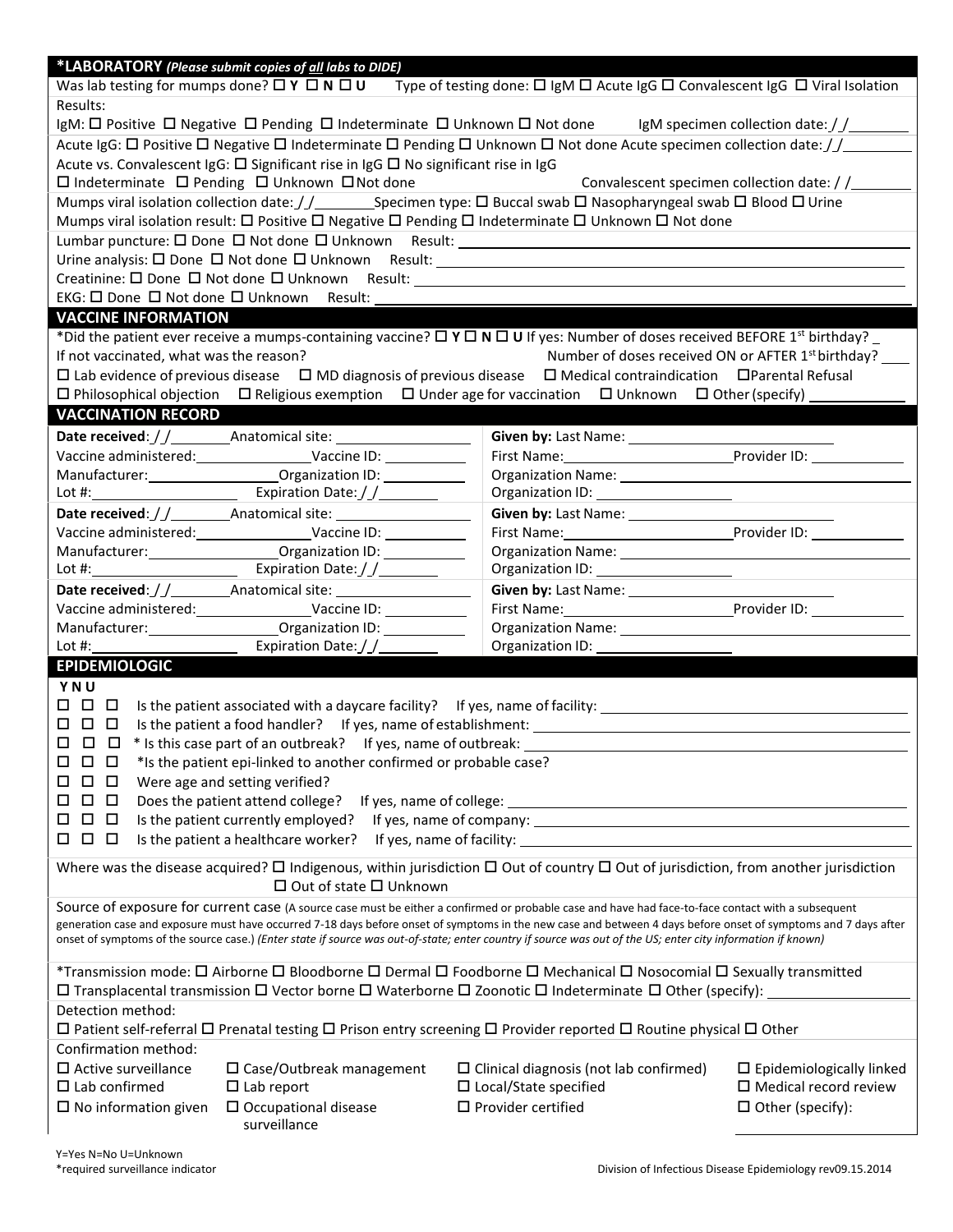| Confirmation date: //                                                                                                                                                                                                                                                   |                                                                                          |          |
|-------------------------------------------------------------------------------------------------------------------------------------------------------------------------------------------------------------------------------------------------------------------------|------------------------------------------------------------------------------------------|----------|
| <b>TRAVEL HISTORY</b>                                                                                                                                                                                                                                                   |                                                                                          |          |
| Has patient had recent contact with a traveler? $\Box Y \Box N \Box U$ If yes, specify:                                                                                                                                                                                 |                                                                                          |          |
| Does patient have a history of recent travel? $\Box Y \Box N \Box U$ If yes, was travel: $\Box$ International $\Box$ Domestic<br>List travel history, including dates of departure/return, location(s), and mode(s) of transportation, within 25 days of symptom onset: |                                                                                          |          |
|                                                                                                                                                                                                                                                                         |                                                                                          |          |
|                                                                                                                                                                                                                                                                         |                                                                                          |          |
|                                                                                                                                                                                                                                                                         |                                                                                          |          |
|                                                                                                                                                                                                                                                                         |                                                                                          |          |
|                                                                                                                                                                                                                                                                         |                                                                                          |          |
|                                                                                                                                                                                                                                                                         |                                                                                          |          |
|                                                                                                                                                                                                                                                                         |                                                                                          |          |
| ACTIVITY HISTORY (list all group activities of patient 18 days before symptom onset such as sporting events, extracurricular event, vacation, holidays, breaks)                                                                                                         |                                                                                          |          |
| Date                                                                                                                                                                                                                                                                    | Activity                                                                                 | Location |
|                                                                                                                                                                                                                                                                         |                                                                                          |          |
|                                                                                                                                                                                                                                                                         |                                                                                          |          |
|                                                                                                                                                                                                                                                                         |                                                                                          |          |
|                                                                                                                                                                                                                                                                         |                                                                                          |          |
|                                                                                                                                                                                                                                                                         |                                                                                          |          |
|                                                                                                                                                                                                                                                                         |                                                                                          |          |
|                                                                                                                                                                                                                                                                         |                                                                                          |          |
|                                                                                                                                                                                                                                                                         |                                                                                          |          |
|                                                                                                                                                                                                                                                                         |                                                                                          |          |
|                                                                                                                                                                                                                                                                         |                                                                                          |          |
|                                                                                                                                                                                                                                                                         |                                                                                          |          |
|                                                                                                                                                                                                                                                                         |                                                                                          |          |
|                                                                                                                                                                                                                                                                         |                                                                                          |          |
|                                                                                                                                                                                                                                                                         |                                                                                          |          |
|                                                                                                                                                                                                                                                                         |                                                                                          |          |
|                                                                                                                                                                                                                                                                         |                                                                                          |          |
|                                                                                                                                                                                                                                                                         |                                                                                          |          |
| PUBLIC HEALTH ACTIONS/NOTES                                                                                                                                                                                                                                             |                                                                                          |          |
| YNU                                                                                                                                                                                                                                                                     |                                                                                          |          |
| $\Box$<br>$\Box$<br>Lost to follow-up<br>$\Box$                                                                                                                                                                                                                         |                                                                                          |          |
| $\Box$<br>$\Box$<br>$\Box$                                                                                                                                                                                                                                              | Disease education and prevention information provided to patient and/or family/guardian? |          |
| *If yes, specify date __/__/____.                                                                                                                                                                                                                                       |                                                                                          |          |
|                                                                                                                                                                                                                                                                         |                                                                                          |          |
|                                                                                                                                                                                                                                                                         |                                                                                          |          |
|                                                                                                                                                                                                                                                                         |                                                                                          |          |
|                                                                                                                                                                                                                                                                         |                                                                                          |          |

 $\overline{\phantom{a}}$